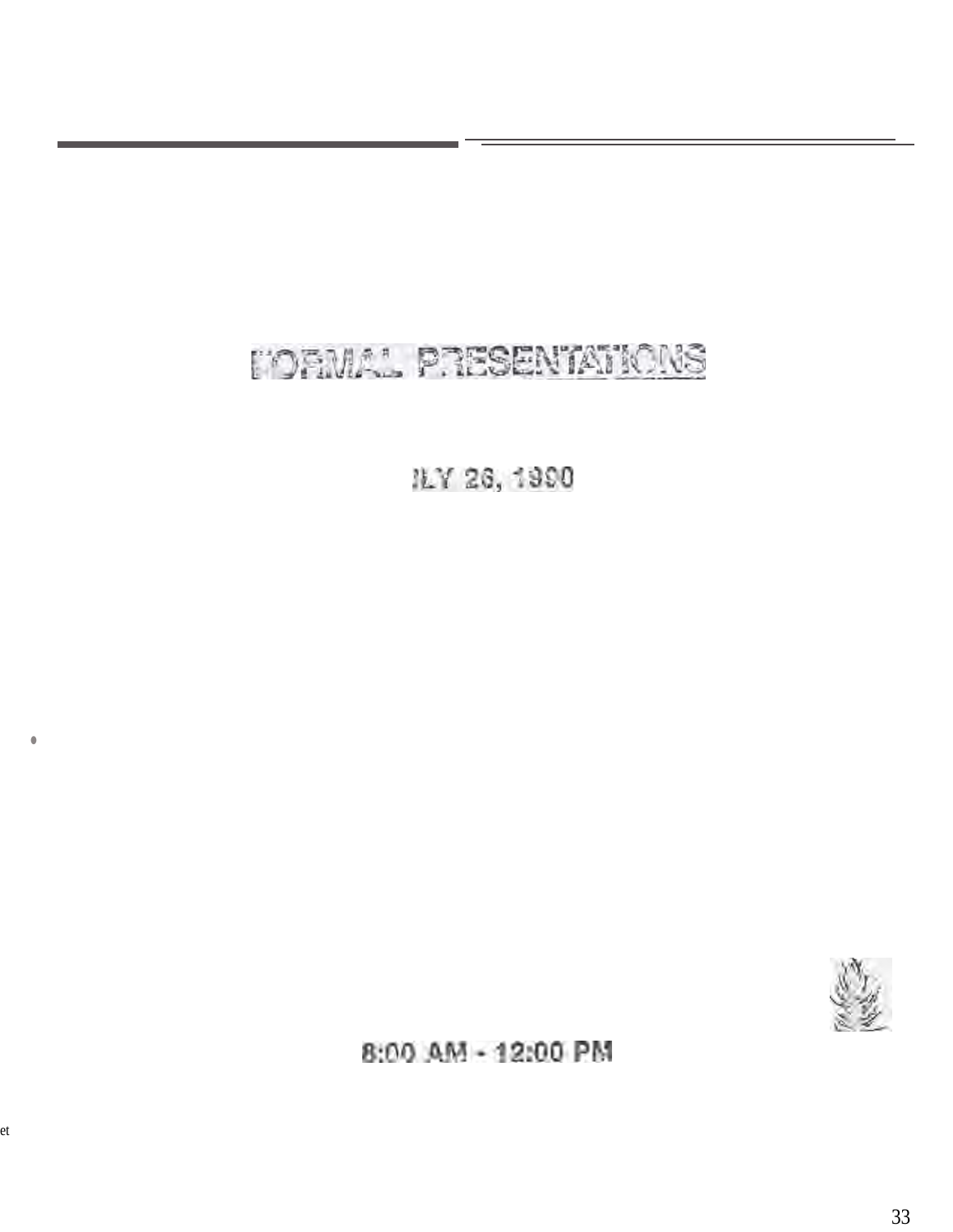### Specific Nursery Cultural Practices that Affect Field Performance of Longleaf Pine Seedlings

### Donald H. Marx and Glyndon E. Hatchell

Abstract.--We report results of two studies. In the first, longleaf pine (Pinus palustris) seedlings were grown at the Soup Carolina Coastal Nursery in 1983 at a density of 9 seedlings/ft with vegetative inoculum of Pisolithus tinctorius (Pt) or no inoculation, and with or without vertical root pruning in mid-August and again in late September. Evaluation of seedlings at lifting showed that vertical root pruning decreased shoot/root ratio and increased Pt index of inoculated seedlings. Average root collar diameters (RCD) ranged from 10.1 to 11.2 mm and were not affected by the treatments.

Representative seedlings (>8 mm RCD) were outplanted by machine (February 1984) on three sites at the Savannah River Forest Station (SRFS), Aiken, SC. Site 1 is an Americus loamy sand (site index 65), site 2 is a Lakeland sand (site index 60), and site 3 is a Troop sand (site index 65). All sites were prepared by shearing, raking, and bedding in late 1982. After 3 years, Pt ectomycorrhizae and vertical root pruning significantly increased survival, total height, percentage of seedlings in active height growth, and RCD, as well as seedling and plot volumes. Site 1 supported the best growth of seedlings.

In study two, seedlings were grown at the Experimental Nursery, Athens, GA, in 1984 at four bed densities (6, 9, 12, and 15 seedlings/ft ) with and without vertical root pruning, and with and without vegetative inoculum of Pt. Evaluation of seedlings at lifting showed that cull percent (<8 mm RCD) increased with increasing bed densities (9.5 to 55.7%) and that seedling sizes (RCD and weight) and Pt ectomycorrhizal development decreased with increasing densities. Root pruning significantly increased Pt ectomycorrhizal development at all densities. Representative seedlings (>8 mm RCD) from each nursery treatment were outplanted by machine in February 1985 on site 1 described above. After 4 years, low bed density, lateral root pruning, and Pt ectomycorrhizae significantly improved seedling survival, total height, percent seedlings in active height growth, RCD, and seedling and plot volumes. The best treatment combination (6 seedlings/ft , Pt ectomycorrhizae, and vertical root pruning) increased plot volumes by over 2.6 times compared to the worst treatment combination (15 seedlings/ft , natural ectomycorrhizae, and no vertical root pruning).

Director, Institute of Tree Root Biology and Research Forester (retired), USDA Forest Service, Athens, GA.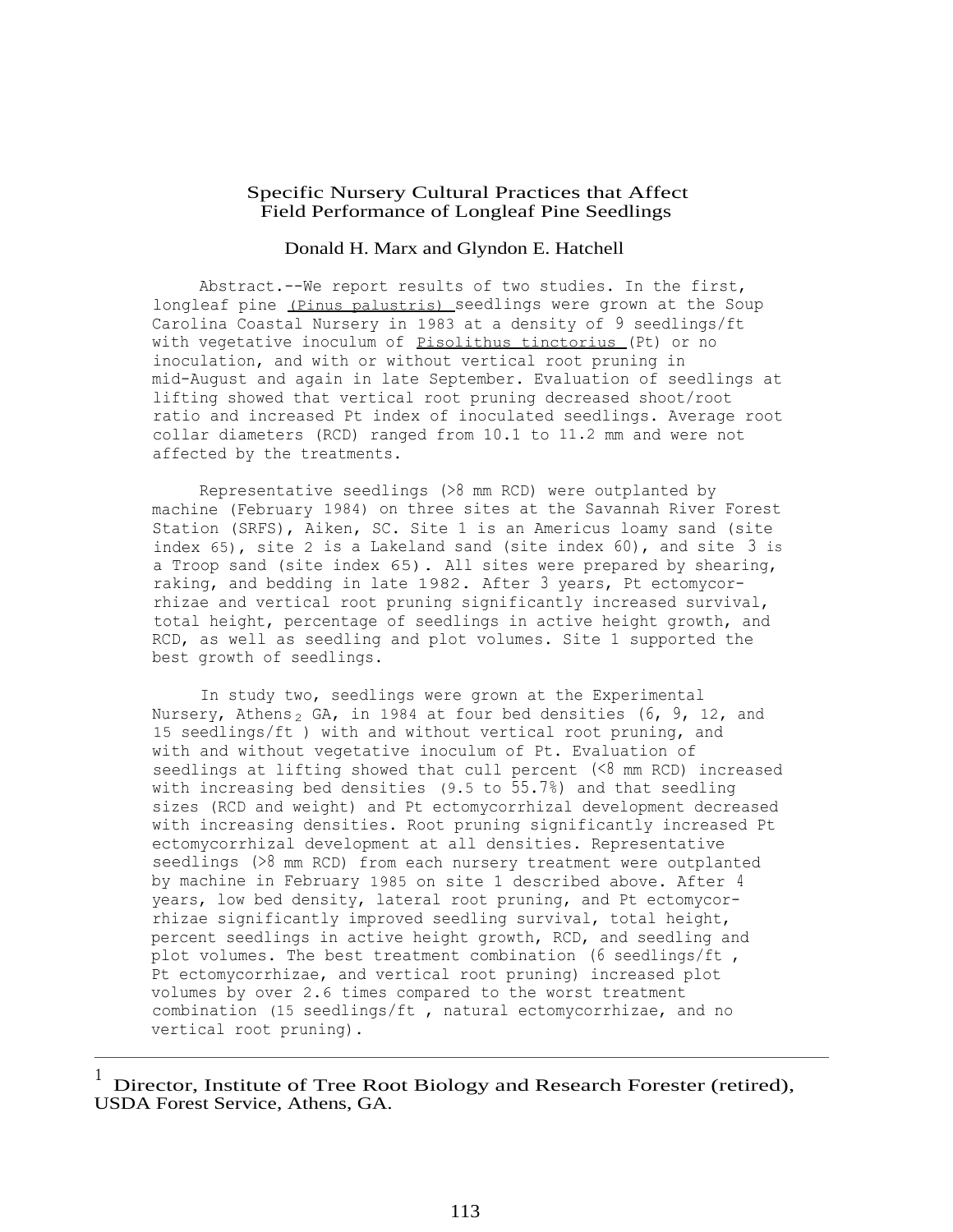Longleaf pine (Pinus palustris Mill.) once dominated the Sandhills of the Southern United States. Its deep root system makes it the most desirable pine species to plant on fast-draining soils. Unfortunately, after many decades of poor plantation establishment and delayed initiation of height growth, most land managers have converted most of the nearly 60 million acres of these soils to other pine species (Mann 1969). Only a small portion of the approximately 7.3 million acres of forest land in the Sandhills of Georgia, the Carolinas, and northern Florida is stocked in longleaf pine today.

In order to correct this problem, much nursery research in recent years has concentrated on improving the field performance of bare-root longleaf pine seedlings. It was necessary to modify nursery cultural practices developed for other southern pines. Low bed density, vertical root pruning, inoculation to form Pisolithus tinctorius ectomycorrhizae, different fertility regimes, and a change in sowing time dates from spring to fall were combined to produce seedlings with RCD >12 mm or 0.5 inch, a morphological characteristic considered necessary for suitable field performance (May 1985, Hatchell 1985, Hatchell 1986, Hatchell and Marx 1987, South 1987). Recently, Hatchell and Muse (1990) provided evidence that 6 or more first-order lateral roots combined with high root fibrosity resulting from vertical root pruning contributed more to improved field performance than did large root-collar diameters.

In 1987, nursery production and outplanting protocols were developed by the USDA Forest Service for the artificial regeneration of longleaf pine at the Savannah River Site, Aiken, SC. This protocol incorporated many of the nursery cultural practices mentioned above as well as some that have not been published. Results of the two studies described here contributed to the development of this protocol.

### MATERIALS AND METHODS

Study 1.--This study was designed to determine the influence of vertical root pruning (side cutting) and inoculation  $_2$  to form P. tinctorius ectomycorrhizae at a low bed density (9 seedlings/ft ) on seedling morphology and field performance of longleaf pine.

The study was installed in the South Carolina Coastal Nursery, St. George, SC. Soil was fumigated with a mixture of methyl bromide (98%) and chloropicrin (2%) in March 1983. Assay of pre- and post-fumigation samples for nematodes and pythiaceous fungi indicated that fumigation was effective (Marx et al. 1984). Commercial 10-10-10 fertilizer at 500 lbs/acre was disked into the soil. Soil analysis (A & L Laboratories, Inc., Memphis, TN) of samples collected after fumigation and fertilization revealed a pH of 4.8, 2.1% organic matter, 0.06% total nitrogen, and  $42, 75, 66$ , and  $219$  ppm of P, K. Mg, and Ca, respectively.

Four 10-foot-long plots were laid out in each of five nursery beds. Vegetative inoculum of  $_2$ P. tinctorius (Pt) was broadcast on the soil surface at a rate of 1.3 liter/yd in one plot in each replicate bed (block) and was

<sup>1</sup> Cordell, C.E., D.H. Marx and D.W. Omdal. (in press). Operational application of ectomycorrhizal fungi in forest tree nurseries - 1990. Proceedings of the Southern Forest Nursery Association, Biloxi, MS. July 1990.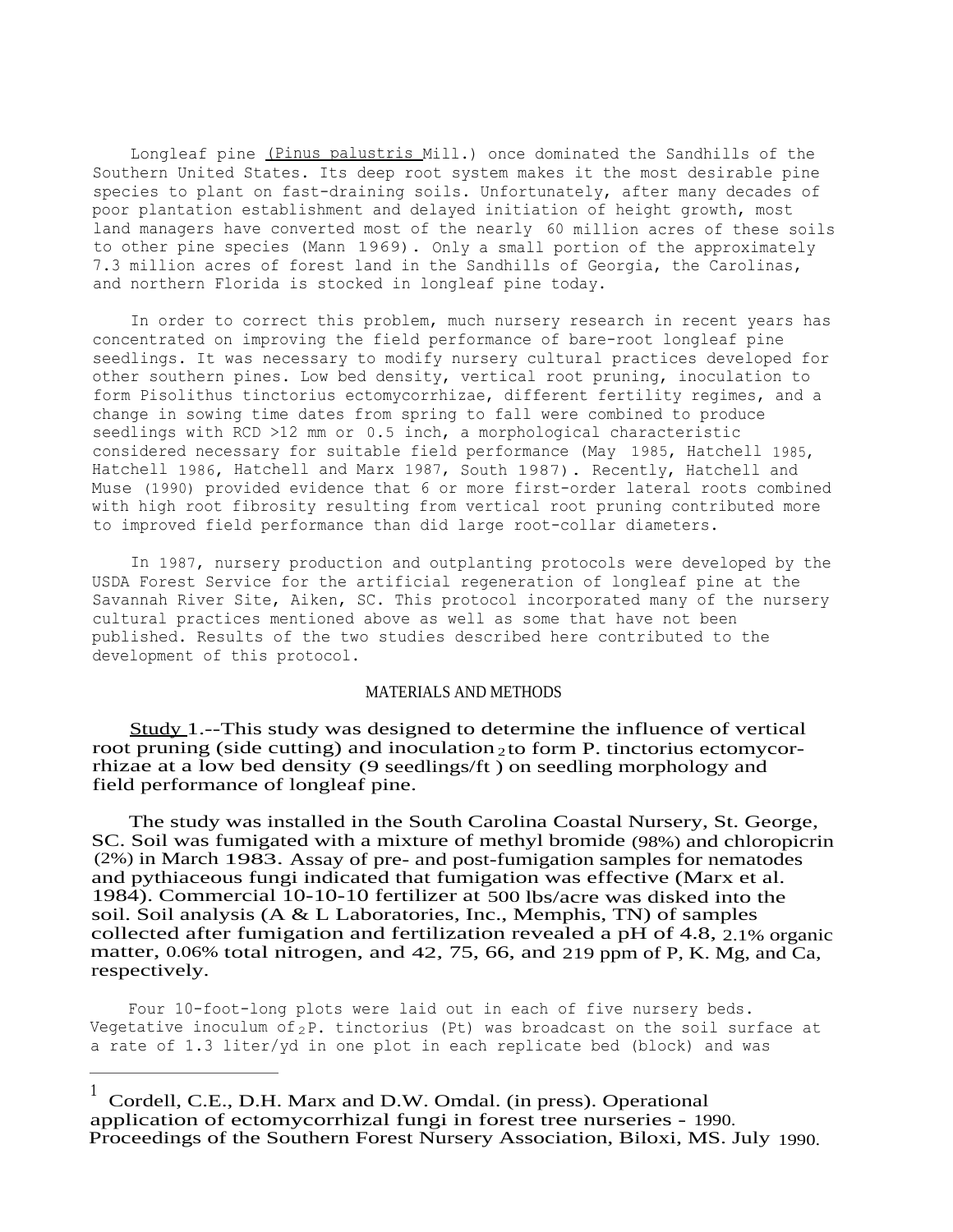mixed with hand tools into the upper 4 inches of soil. Inoculum was a commercial batch produced by Sylvan Spawn Laboratory (Marx et al. 1989); it had a bulk density of 370 g/l, pH 5.0, and a moisture content of 51%. The remaining three plots in each of the test beds were not inoculated (NI plots) to provide control seedlings with only naturally occurring ectomycorrhizae. All nursery test plots were sown in rows by hand in late April 1983 with seed collected from a seed collecting area in the Georgia Coastal Plain. The remaining nursery bed lengths were row-sown by conventional means. Nursery beds were mulched with pine straw and irrigated as needed . In mid-June, seedlings in test plots were thinned to 9 seedlings/ft with a minimum of 1-inch spacing between seedlings within rows. During the growing season,  $NH<sub>4</sub>$  NO3 at 50 lbs N/acre and  $K<sub>2</sub>SO<sub>4</sub>$  at 18 lbs K/acre were applied in June, July, August, and September. Captan 50-WP (2 lbs/acre) was applied after sowing, Manzate 200 (1.5 lbs/acre) was applied every 7 days from mid-May to early October, Benlate 50-WP (2 lbs/acre) was applied monthly from June through August, and Oxyfluorfen (Goal 2C) was applied at sowing and in June and July. In mid-August and late September, one Pt and one NI plot in each of the five replicate blocks were vertically root pruned to an 8-inch depth.

In mid-February 1984, seedlings were undercut to 8 inches, vertically root pruned and hand lifted in February 1985. Seedlings were graded and culls discarded. Plantable seedlings had RCD >8 mm (0.3 inch) and were free of rust galls and foliar blight caused by Rhizoctonia. Twenty-five seedlings were randomly selected from each plot and measured for RCD and top and root fresh weights. Ectomycorrhizae were visually estimated at 5X magnification. Six-hundred seedlings of each treatment were randomly selected and 24 bundles of 25 seedlings each were packed in wet peat moss in seedling bags and stored at 40° F.

The three outplanting sites were located on the Savannah River Forest Station, Savannah River Site, Aiken, SC. Site 1 is an Americus loamy sand with an estimated site index of 65. Site 2 is a Lakeland sand with a site index of 60. Site 3 is a Troup sand with a site index of 65. All sites, located on upland ridges, were site prepared by shearing, raking, and bedding in the summer 1983. Prior to stand harvest in 1980, each site supported either loblolly or longleaf pines and various hardwoods.

Seedlings from the four nursery treatments were machine planted on each site in mid-February 1984. A single row of 25 seedlings/treatment was planted (6 X 10 ft spacing) in each of 8 blocks per site. A border row of nursery-run seedlings was planted around each block. Survival, RCD, and height were obtained at the end of each of the first three growing seasons. Results from the nursery and field tests were subjected to analyses of variance, and means were separated by Duncans Multiple Range Test at  $P = 0.05$ .

Study 2.--The purpose of this study was to determine the effects of vertical root pruning, gt ectomycorrhizae, and different bed densities (6, 9, 12, and 15 seedlings/ft ) on seedling morphology and field performance of longleaf pine.

The study was installed at the USDA Forest Service's Experimental Nursery, Athens, GA. Eight wood-frame nursery beds (20 ft long, 4 ft wide, and 2 ft deep) were filled with a 2:1:1 volume mixture of forest loamy sand, sand, and milled pine bark (92% sand, 4% clay, and 4% silt) and fumigated in mid-April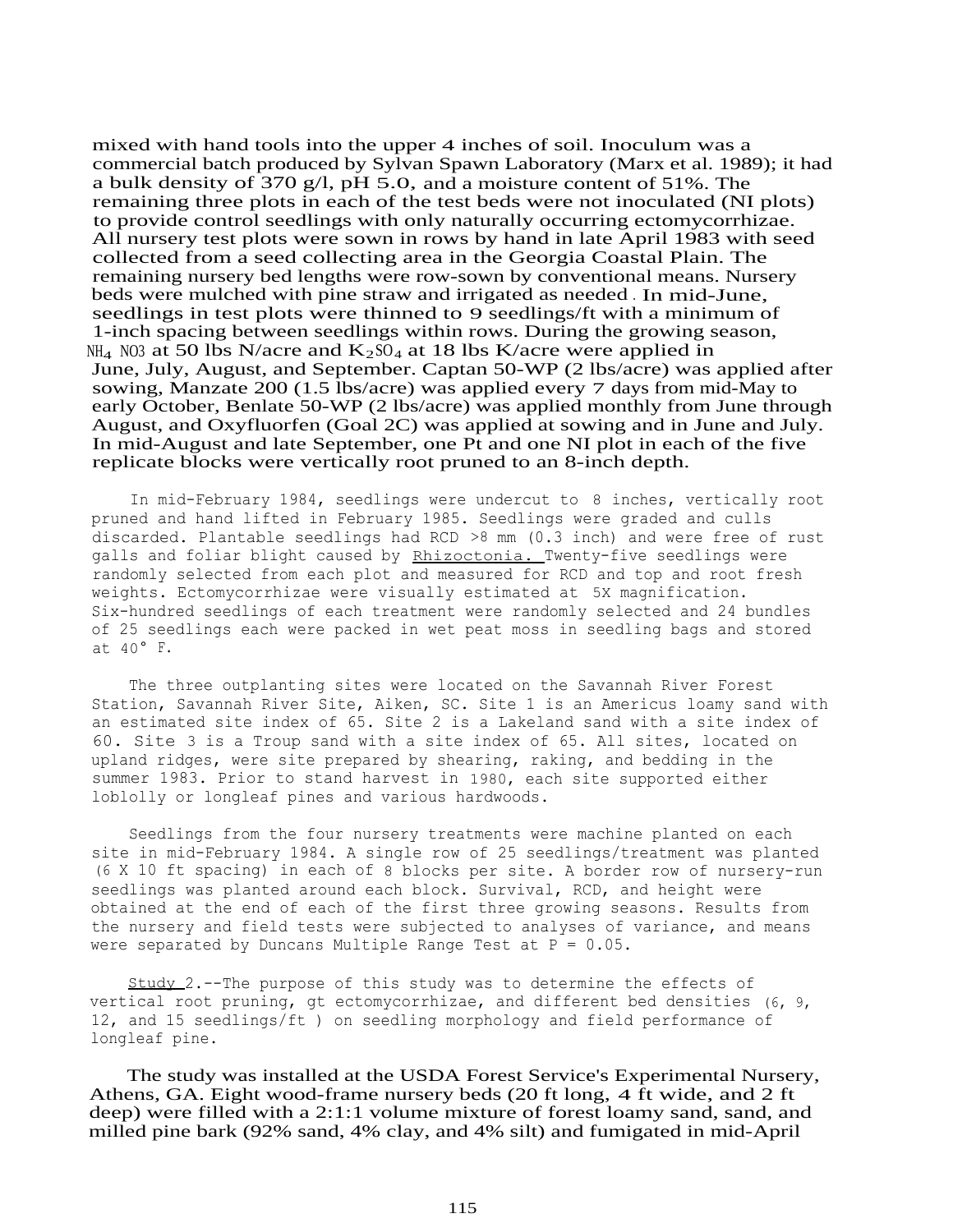1984. Commercial 10-10-10 fertilizer at 1000 lbs/acre was mixed into the upper 6 inches of soil. Four beds were inoculated with Pt as in Study 1 and the other four beds were left for natural inoculation (NI). Each bed was separated into four 5-ft long plots. In mid-April 1984 plots were randomly selected and longleaf pine seeds (same source as Study 1) were sown by hand in 8 rows approximately 5.5 inches apart. In early June, seedlings were thinned in assigned plots to obtain bed densities of  $6, 9, 12$ , or  $15$  evenly-spaced seedlings/ft . Seedlings in half of each plot were vertically root pruned between rows with a flat shovel to a depth of 8 inches in mid-August and again in late September. During the growing season, fertilizer was applied as in Study 1. The only pesticide used on these seedlings was Benlate 50-WP (4 lbs/acre) applied monthly from April through October. The experimental design conditions (Pt and NI), four bed densities  $(6, 9, 12,$ and 15 seedlings/ft ) and with or without vertical root pruning. Each of the 16 treatments was replicated 4 times.

Seedlings were undercut to 8 inches, vertically root pruned and hand lifted in February 1985. Seedlings were graded and culls discarded. Cull standards were the same as Study 1. Ten seedlings were randomly selected from each of the 64 subplots and assessed for RCD, top and root fresh weights, and ectomycorrhizal development. Two-hundred seedlings from each of the 16 treatments were randomly selected, grouped into 8 bundles of 25 seedlings each, meannents were randomly selected, grouped mill 8 bundles of  $25$  seed<br>packed in moist peat moss in seedling bags and stored at  $40 \frac{\text{m}}{\text{F}}$  until outplanting.

Seedlings were outplanted in late February 1985 on Site 1 described in Study 1. The experimental design, seedling measurements, and statistical analyses were the same as Study 1.

## RESULTS

Study 1.--Pt ectomycorrhizae increased root weights and decreased shoot/root ratios of nursery seedlings (Table 1). Root pruning did not affect RCD or seedling weights, but significantly increased Pt ectomycorrhizal development. After 3 years in the field, seedlings with Pt ectomycorrhizae had improved survival and/or growth on all sites (Table 2). Seedlings with Pt ectomycorrhizae and root pruning treatments were significantly larger in most measurements than seedlings with only natural ectomycorrhizae and no pruning. Seedlings with Pt ectomycorrhizae and root pruning had 96, 92, and 163 percent larger plot volumes than seedlings without pruning and with only natural ectomycorrhizae on Sites 1, 2, and 3, respectively. There was no apparent relationship between initial shoot/root ratio and field performance. Survival and growth of seedlings, regardless of treatment, was significantly better on Site 1 than on the other two sites. However, differences between nursery treatments were more pronounced on Site 3, the least productive site.

Study 2.-- Nursery treatments, especially bed density, had very significant effects on seedling morphology (Table 3). At 15 seedling/ft , over 50 percent of seedlings were culls, regardless of ectomycorrhizal or root pruning treatment. As expected, fewer culls (8 to 10%) were associated with a density of 6 seedlings/ft. In most instances, the cull percentage was the same at 9 or 6 seedlings/rt . In most instances, the cull percentage was the same at 9 and 12 seedlings/ft<sup>2</sup>densities. Generally, seedlings with Pt ectomycorrhizae and/or root pruning were larger in RCD and shoot and root fresh weights and had lower shoot/root ratios than seedlings from other treatments within a bed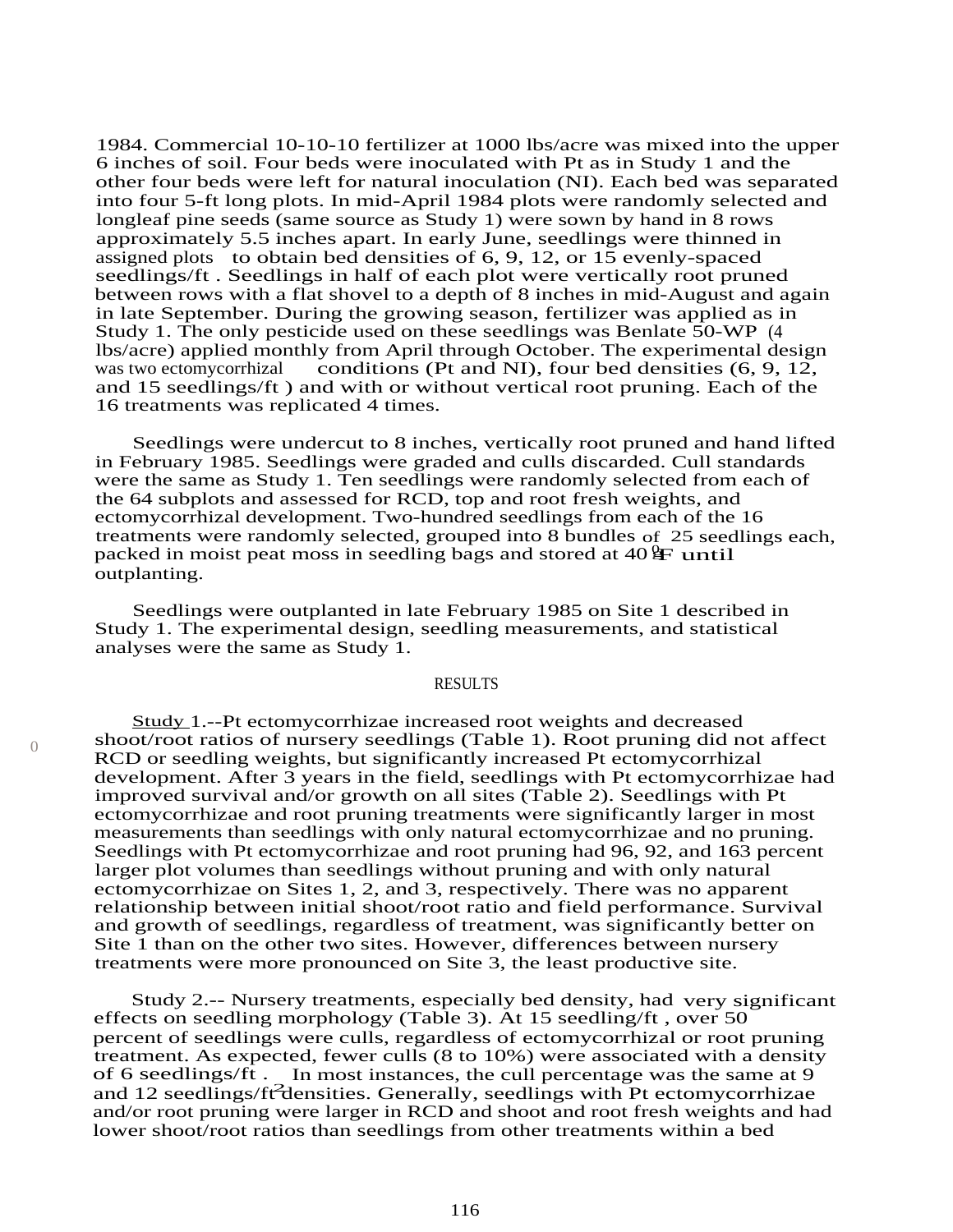density treatment. More Pt ectomycorrhizae were found in the lower density/root pruned treatments than other treatments. Overall, the effects of Pt ectomycorrhizae on seedling morphology were no different from those of seedlings with only naturally occurring ectomycorrhizae. Root pruning had only nominal effects on seedling measurements within a bed density treatment.

Results after 4 years in the field showed significant effects of the nursery treatments (Table 4). Generally, seedlings with the greatest RCD and weight from the best nursery treatment combinations had better survival and growth than smaller seedlings from less effective nursery treatments. However, there were some exceptions. Seedlings from the natural ectomycorrhizae/root pruned/lower densities nursery treatments did not exhibit improved survival and growth over initially smaller seedlings from higher densities but identical other treatments.

Shoot/root ratios were not related to field performance. Seedlings from the Pt ectomycorrhizae/pruned/6 seedlings/ft treatment had a shoot/root ratio of 2.25 and those from the natural ectomycorrhizae/pruned/12 seedlings/ft treatment had a shoot/root ratio of 2.28. Seedlings from these treatments with nearly identical shoot/root ratios from the nursery had differences in survival of nearly 20% and differences in plot volumes of over 85%. Survival was more than doubled and plot volumes were nearly tripled with seedlings from the bet nursery treatment combination (Pt ectomycorrhizae/ pruned/6 seedlings/ft ) as compared to those from the worst treatmen combination (natural ectomycorrhizae/not root pruned/15 seedlings/ft ).

#### DISCUSSION

These two studies served as a prelude to a more comprehensive study (Hatchell and Muse 1990) which showed that vertical root pruning increases root fibrosity (number of secondary lateral roots) and ectomycorrhizae. Seedlings with fibrous root systems (root pruned) and as few as 6 strong first-order  $\theta$  lateral roots (FOLR) performed as well in the field as seedlings with low root fibrosity (not pruned) but 14 or more FOLR. As fibrosity increases, the number of ectomycorrhizae will also increase.

### LITERATURE CITED

- Hatchell, G.E. 1985. Seedling quality and field performance of longleaf pine seedlings affected by ectomycorrhizae and nursery cultural practices. USDA For. Serv. Gen. Tech. Rep. SO-54:395-402.
- Hatchell, G.E. 1986. Nursery cultural practices affect field performance of longleaf pine. P. 148-156 in D.B. South, ed., Proc. International Symposium on Nursery Management Practices for the Southern Pines, Montgomery, AL.
- Hatchell, G.E., and D.H. Marx. 1987. Response of longleaf, sand, and loblolly pines to Pisolithus ectomycorrhizae and fertilizer on a sandhills site in South Carolina. For. Sci. 32:595-604.
- Hatchell, G.E., and H.D. Muse. 1990. Nursery cultural practices and morphological attributes of longleaf pine bare-root stock as indicators of early field performance. USDA For. Serv. Res. Paper SE-277.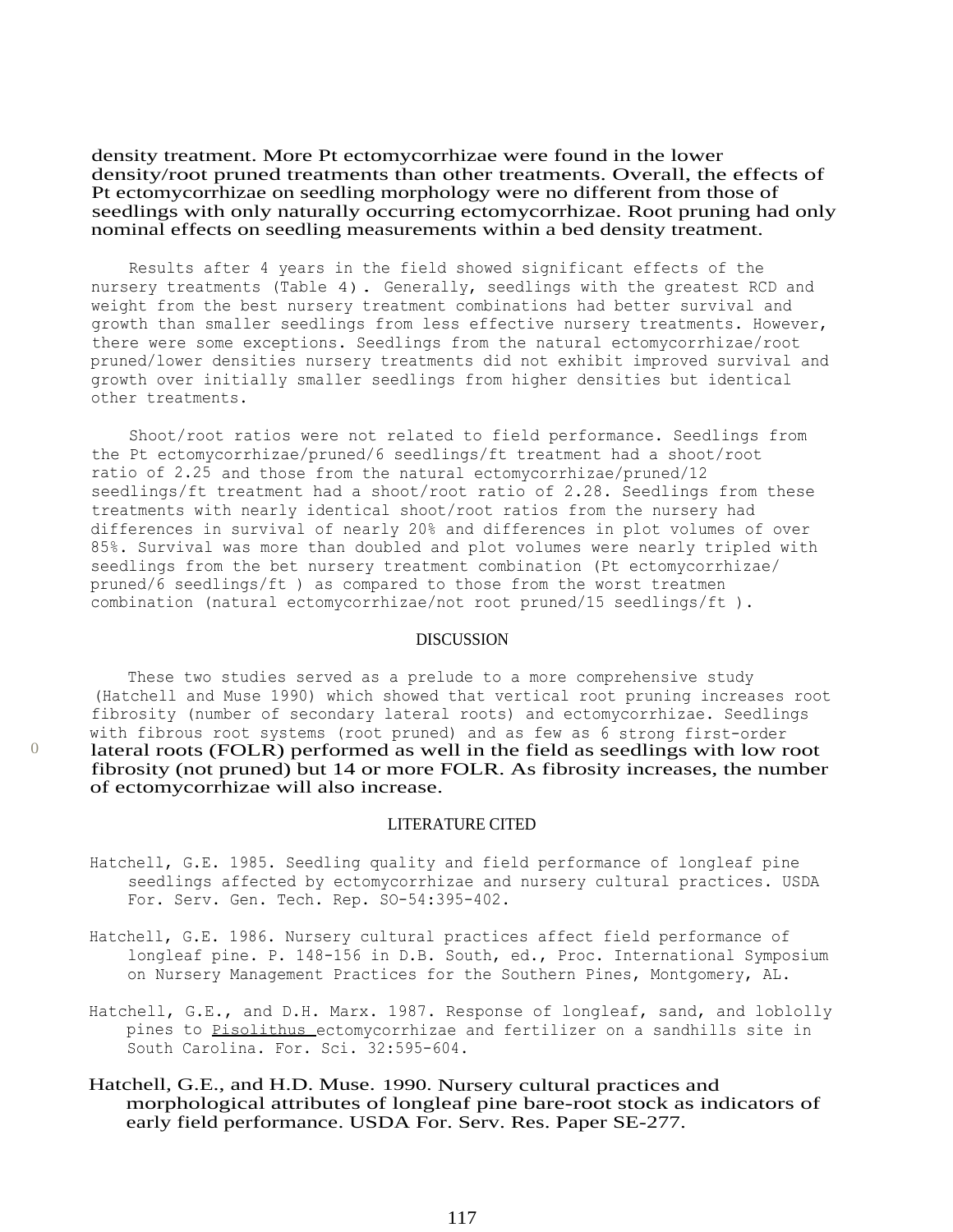- Mann, W.F., Jr. 1969. At last longleaf pine can be planted successfully. For. Farmer 28:6-7, 18-19.
- Marx, D.H., C.E. Cordell, D.S. Kenney, J.G. Mexal, J.D. Artman, *J.W.* Riffle, and R.J. Molina. 1984. Commercial vegetative inoculum of Pisolithus tinctorius and inoculation techniques for development of ectomycorrhizae on bare-root tree seedlings. For. Sci. Monogr. 25.
- Marx, D.H., C.E. Cordell, S.B. Maul, and J.L. Ruehle. 1989. Ectomycorrhizal development on pine by Pisolithus tinctorius in bare-root and container seedling nurseries I. Efficacy of various vegetative inoculum formulations. New Forests 3:45-56.
- May, J.T. 1985. Seedling quality, grading, culling and counting. USDA For. Serv. Southern Pine Nursery Handbook, Chapter 9.
- South, D.B. 1987. A re-evaluation of Wakeley's "critical tests" of morphological grades of southern pine nursery stock. S. Afr. For. J. 142:56-59.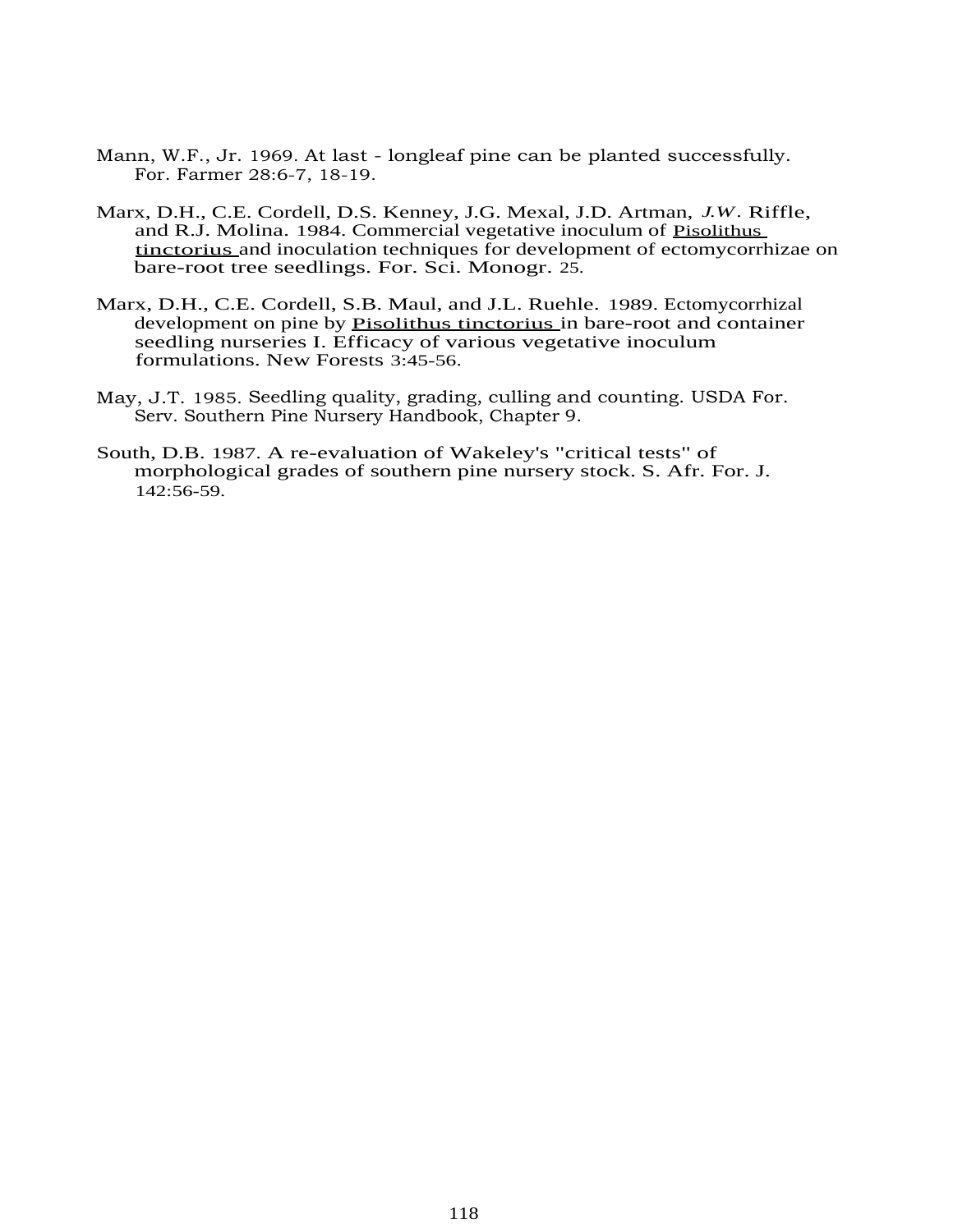Table 1. Morphological characteristics of longleaf pine seedlings produced in the South Carolina Coastal Nursery, St. George, SC, as affected by nursery treatments

| Nursery<br>treatments          | Root-<br>collar<br>diameter | Fresh weight   |                             | Shoot/<br>root              | % of short roots<br>with ectomycorrhizae<br>formed by: |                        | Pt                 |
|--------------------------------|-----------------------------|----------------|-----------------------------|-----------------------------|--------------------------------------------------------|------------------------|--------------------|
|                                |                             | Shoot          | Root                        | ratio                       | Pt                                                     | All fungi              | index <sup>-</sup> |
|                                | (mm)                        | (g)            | (g)                         |                             | $(\%)$                                                 | $(\%)$                 |                    |
| Pt-pruned<br>NI-pruned         | 10.8a<br>10.1a              | 27.5a<br>22.9a | 17.5a<br>12.9b              | 1.57 <sub>b</sub><br>1.78ab | 48a<br>0                                               | 59a<br>37 <sub>b</sub> | 81a<br>$\circ$     |
| Pt-not pruned<br>NI-not pruned | 11.1a<br>11.1a              | 31.0a<br>27.2a | 15.9ab<br>13.7 <sub>b</sub> | 1.95a<br>1.99a              | 36 <sub>b</sub><br>$\circ$                             | 51a<br>33 <sub>b</sub> | 68b<br>$\circ$     |

1

Plantable seedlings had root-collar diameters >8 mm (0.3 inches) and did not show visual symptoms of Rhizoctonia blight or fusiform rust. 2

Pt =  $Pissolutions$  tinctorius ectomycorrhizae ; NI = naturally occurring ectomycorrhizae formed mainly by Thelephora terrestris; Pruned = vertically root pruned to 8-inch depth between seedling rows in mid-August and in late September.

 $3$ Pt index = a x (b/c) where a = percent of seedlings with Pt ectomycorrhizae, b = average percent of feeder roots with Pt ectomycorrhizae (including 0 percent for those without Pt), and  $c =$  percent of feeder roots with ectomycorrhizae formed by Pt and other fungi.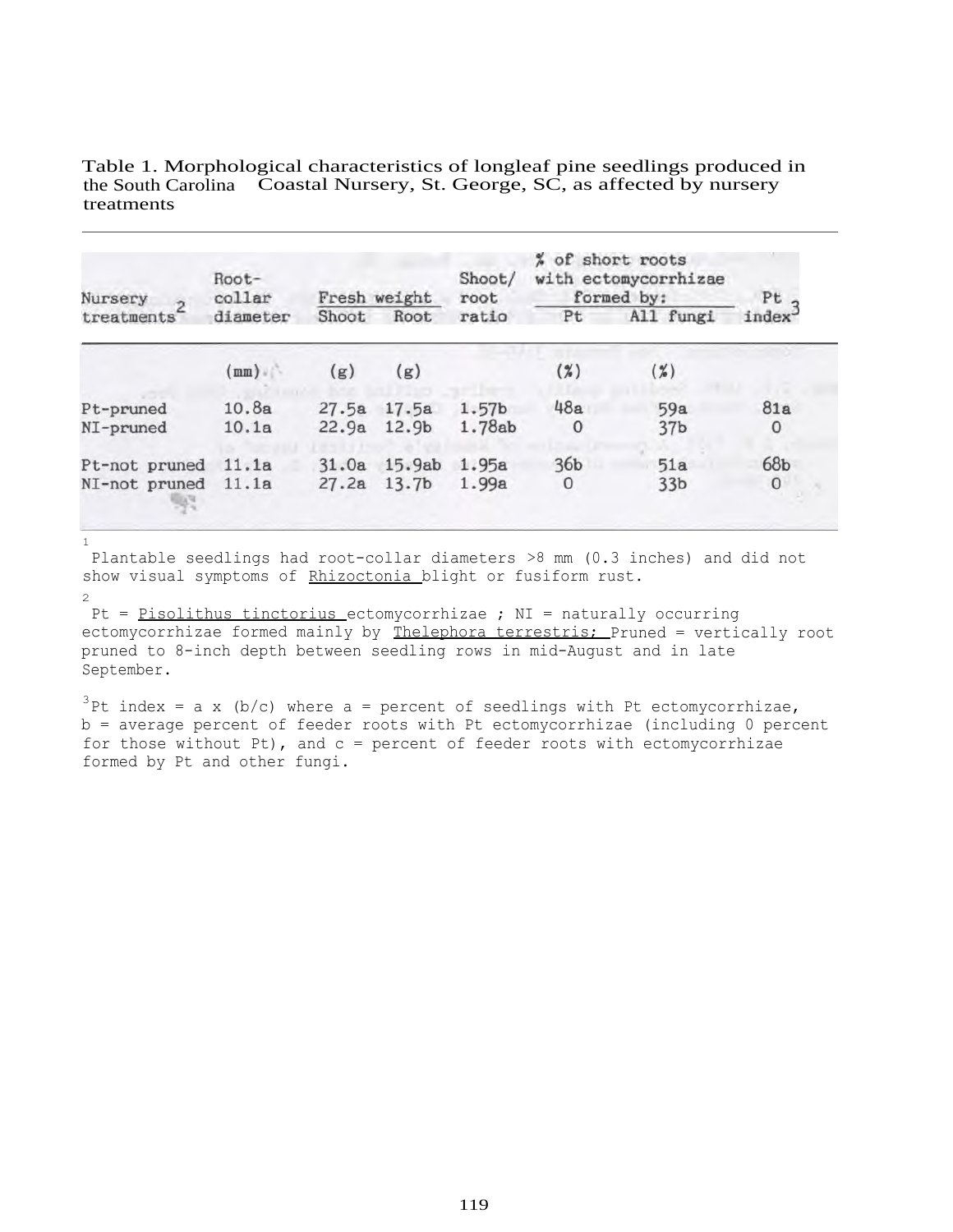| Outplanting<br>sites and nursery<br>cultural<br>treatments <sup>*</sup> | Survival          | Active<br>height,<br>growth <sup>3</sup> | Height            | Root-<br>collar<br>diameter | Seedling<br>volumg, 4<br>$(x 10^{\circ})$ | Plot.<br>volume<br>$index2$ 4<br>$(x 10^{-})$ |  |
|-------------------------------------------------------------------------|-------------------|------------------------------------------|-------------------|-----------------------------|-------------------------------------------|-----------------------------------------------|--|
|                                                                         | (%)               | $(\%)$                                   | (cm)              | (cm)                        | (cm <sup>3</sup> )                        | (cm <sup>3</sup> )                            |  |
| Site 1                                                                  |                   |                                          |                   |                             |                                           |                                               |  |
| Pt-pruned                                                               | 82.0a             | 93a                                      | 54.1a             | 3.70a                       | 9.3a                                      | 19.4a                                         |  |
| NI-pruned                                                               | 73.5ab            | 87 <sub>b</sub>                          | 49.2ab            | 3.61a                       | 8.3a                                      | 15.5ab                                        |  |
| Pt-not pruned                                                           | 77.0ab            | 90ab                                     | 53.1a             | 3.71a                       | 9.2a                                      | 17.3a                                         |  |
| NI-not pruned                                                           | 69.5 <sub>b</sub> | 87 <sub>b</sub>                          | 38.1 <sub>b</sub> | 3.39a                       | 5.6 <sub>b</sub>                          | 9.9 <sub>b</sub>                              |  |
| Means - site 1                                                          | 75.5A             | 89A                                      | 48.7A             | 3.60A                       | 8.1A                                      | 15.5A                                         |  |
| Site 2<br>Pt-pruned                                                     | 63.0a             | 91a                                      | 47.4a             | 3.46a                       |                                           |                                               |  |
| NI-pruned                                                               | 67.5a             | 81b                                      | 38.8ab            | 3.12 <sub>b</sub>           | 7.6a<br>5.3 <sub>b</sub>                  | 12.7a<br>9.0 <sub>b</sub>                     |  |
| Pt-not pruned                                                           | 58.5a             | 83 <sub>b</sub>                          | 39.9ab            | 3.19 <sub>b</sub>           | 5.9 <sub>b</sub>                          | 9.3 <sub>b</sub>                              |  |
| NI-not pruned                                                           | 59.0a             | 81b                                      | 31.4b             | 3.02 <sub>b</sub>           | 4.2 <sub>b</sub>                          | 6.6 <sub>b</sub>                              |  |
| Means - site 2                                                          | 62.0B             | 84AB                                     | 39.3B             | 3.20B                       | 5.7B                                      | 9.4B                                          |  |
| Site 3                                                                  |                   |                                          |                   |                             |                                           |                                               |  |
| Pt-pruned                                                               | 72.0a             | 83a                                      | 32.8a             | 3.29a                       | 5.0a                                      | 9.2a                                          |  |
| NI-pruned                                                               | 59.5b             | 66b                                      | 22.5ab            | 2.79ab                      | 2.7 <sub>b</sub>                          | 4.0c                                          |  |
| Pt-not pruned                                                           | 63.0b             | 83a                                      | 28.5ab            | 3.11ab                      | 3.9ab                                     | 6.7 <sub>b</sub>                              |  |
| NI-not pruned                                                           | 53.0b             | 68 <sub>b</sub>                          | 18.9b             | 2.66b                       | 2.2 <sub>b</sub>                          | 3.5c                                          |  |
| Means - site $3$                                                        | 61.9B             | 75B                                      | 25.7C             | 2.96 <sub>C</sub>           | 3.4 <sub>C</sub>                          | 5.9C                                          |  |

Table 2. Field performance of longleaf pine after 3 years on three sandhills sites following specific nursery treatments at the South Carolina Coastal Nursery.

Means for treatments on each site followed by a common lowercase letter are not significantly different at  $P = 0.05$ ; Site means followed by a common uppercase letter are not significantly different at  $P = 0.05$ .  $\overline{2}$ 

 $Pt = P is a stationary point  $Pt = 0$  is a stationary point  $Pt = 0$ .$ formed mainly by Thelephora terrestris; Pruned  $=$  vertically root pruned to  $\overline{8}$  inch depth between seedling rows in mid-August and in late September.

<sup>3</sup> Percent of surviving trees with  $> 10$  cm height growth.

 $\bullet$ 

1

4

 $\mathcal{D}$ 

Seedling volume = height x (root collar diameter) ; Plot volume index = total of seedling volumes per plot.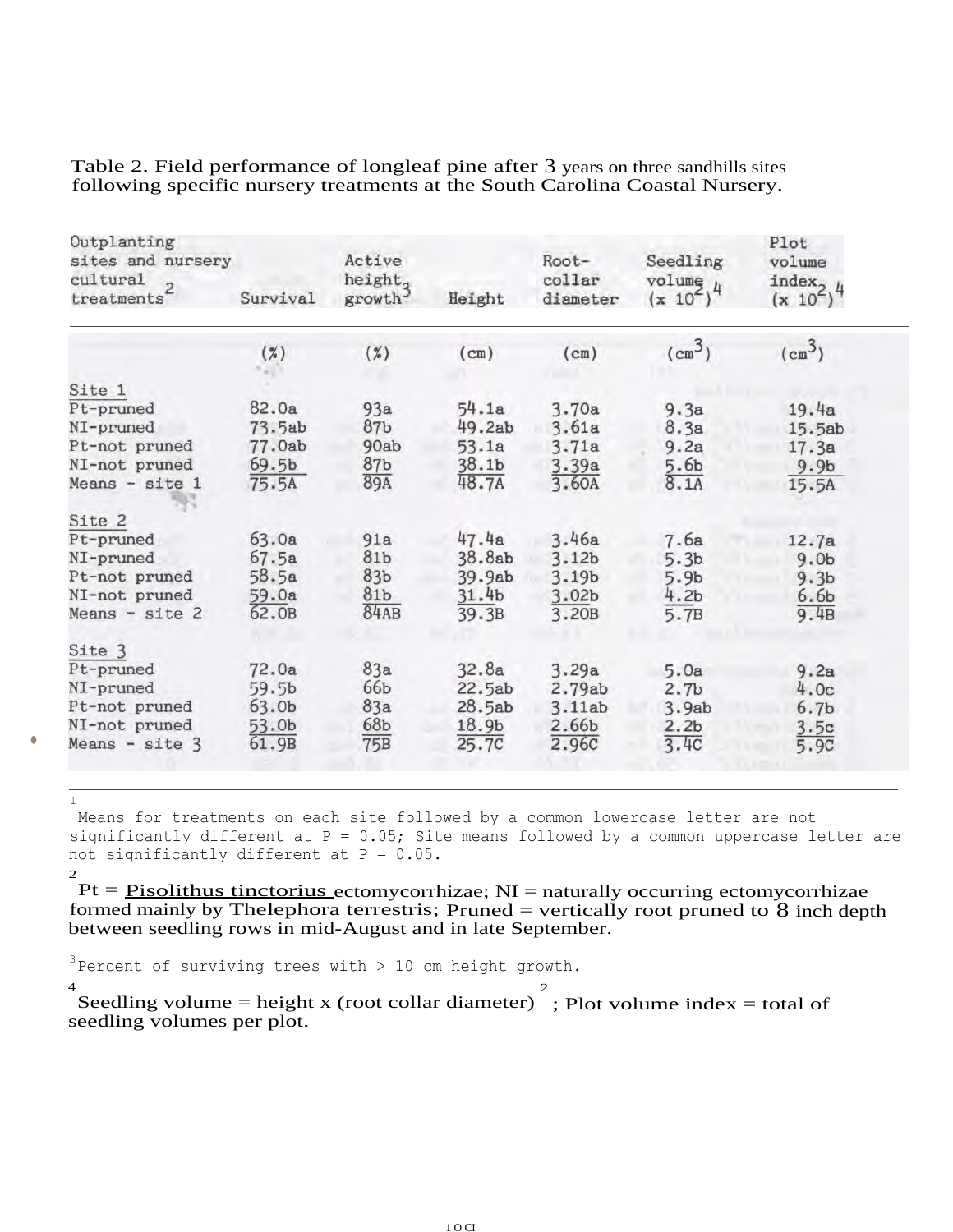Table 3. Morphological characteristics and cull percentages of longleaf pine seedlings following various nursery treatments at the Experimental Nursery, Athens, GA.

| Nursery                           |                   | Root-<br>collar   | Fresh weight      |                   | Shoot/<br>root    | Pt<br>index <sup>-</sup> |  |
|-----------------------------------|-------------------|-------------------|-------------------|-------------------|-------------------|--------------------------|--|
| treatments                        | Cu11              | diameter          | Shoot<br>Root     |                   | ratio             |                          |  |
|                                   | (%)               | (mm)              |                   |                   |                   |                          |  |
| Pt ectomycorrhizae<br>pruned      |                   |                   | (g)               | (g)               |                   |                          |  |
| $6$ seedlings/ft <sup>2</sup>     | 10.1c             | 15.1a             | 72.9a             | 32.4 <sub>b</sub> | 2.25 <sub>b</sub> | 65a                      |  |
| seedlings/ft <sub>2</sub><br>9    | 32.9b             | 13.1ab            | 58.0ab            | 21.8ab            | 2.66ab            | 65a                      |  |
| 12 seedlings/ft <sub>2</sub>      | 36.3b             | 12.7 <sub>b</sub> | 48.0b             | 16.3a             | 2.94ab            | 60a                      |  |
| 15 seedlings/ft                   | 53.8a             | 12.5 <sub>b</sub> | 50.0b             | 16.0a             | 3.13ab            | 45bc                     |  |
| not pruned                        |                   |                   |                   |                   |                   |                          |  |
| $6$ seedlings/ft.                 | 9.4c              | 14.6a             | 74.3a             | 21.8ab            | 3.41a             | 25c                      |  |
| 9 seedlings/ $ft_2$               | 30.2 <sub>b</sub> | 13.9ab            | 57.9ab            | 17.7a             | 3.27a             | 30c                      |  |
| 12 seedlings/ $ft_2$              | 37.4 <sub>b</sub> | 13.2ab            | 55.0ab            | 17.0a             | 3.24a             | 40 <sub>bc</sub>         |  |
| 15 seedlings/ft                   | 56.8a             | 12.2 <sub>b</sub> | 47.0b             | 15.5a             | 3.03ab            | 35c                      |  |
| Mean Pt                           |                   |                   |                   |                   |                   |                          |  |
| ectomycorrhizae                   | 33.4A             | 13.4A             | 57.9A             | 19.8A             | 2.99A             |                          |  |
| Natural ectomycorrhizae<br>pruned |                   |                   |                   |                   |                   |                          |  |
| 6 seedlings/ $ft22$               | 10.5d             | 14.0a             | 75.1a             | 24.9a             | 3.02ab            | 0                        |  |
| 9 seedlings/ft,                   | 28.9 <sub>b</sub> | 12.8b             | 59.0ab            | 18.1ab            | 3.26a             | 0                        |  |
| 12 seedlings/ft,                  | 39.4c             | 12.4b             | 46.5 <sub>b</sub> | 20.4ab            | 2.28 <sub>b</sub> | $\mathbf 0$              |  |
| 15 seedlings/ft                   | 56.7a             | 12.6b             | 47.5 <sub>b</sub> | 18.8ab            | 2.53 <sub>b</sub> | 0                        |  |
| not pruned                        |                   |                   |                   |                   |                   |                          |  |
| $6$ seedlings/ $ft_2^2$           | 7.9d              | 14.0a             | 63.1ab            | 19.4ab            | 3.25a             | $\circ$                  |  |
| 9 seedlings/ft.                   | 34.3bc            | 13.1ab            | 59.6ab            | 18.0ab            | 3.31a             | $\mathbf{O}$             |  |
| 12 seedlings/ft.                  | 35.5bc            | 12.5 <sub>b</sub> | 42.1b             | 17.6 <sub>b</sub> | 2.39b             | $\mathbf 0$              |  |
| $15$ seedlings/ft                 | 55.4a             | 12.1 <sub>b</sub> | 41.8b             | 17.5 <sub>b</sub> | 2.39b             | $\mathbf{O}$             |  |
| Mean natural                      |                   |                   |                   |                   |                   |                          |  |
| ectomycorrhizae                   | 33.6A             | 12.9A             | 54.3A             | 19.3A             | 2,80A             |                          |  |

Means in a common ectomycorrhizal treatment sharing a common lowercase letter are not significantly different at  $P = 0.05$ ; overall means of ectomycorrhizal treatments sharing a common uppercase letter are not different. 2

1

 $Pt = **P** is **olithus intitorius ectomycorrhizae**;  $NI =$  naturally occurring$ ectomycorrhizae formed mainly by  $\overline{\text{Thelephora terrestris:}}$  Pruned = vertically root pruned to 8 inch depth between seedling rows in mid-August and in late September.

<sup>3</sup>Pt index = a x (b/c) where a = percent of seedlings with Pt ectomycorrhizae, b = average percent of feeder roots with Pt ectomycorrhizae (including 0 percent for those without Pt), and  $c =$  percent of feeder roots with ectomycorrhizae formed by Pt and other fungi.